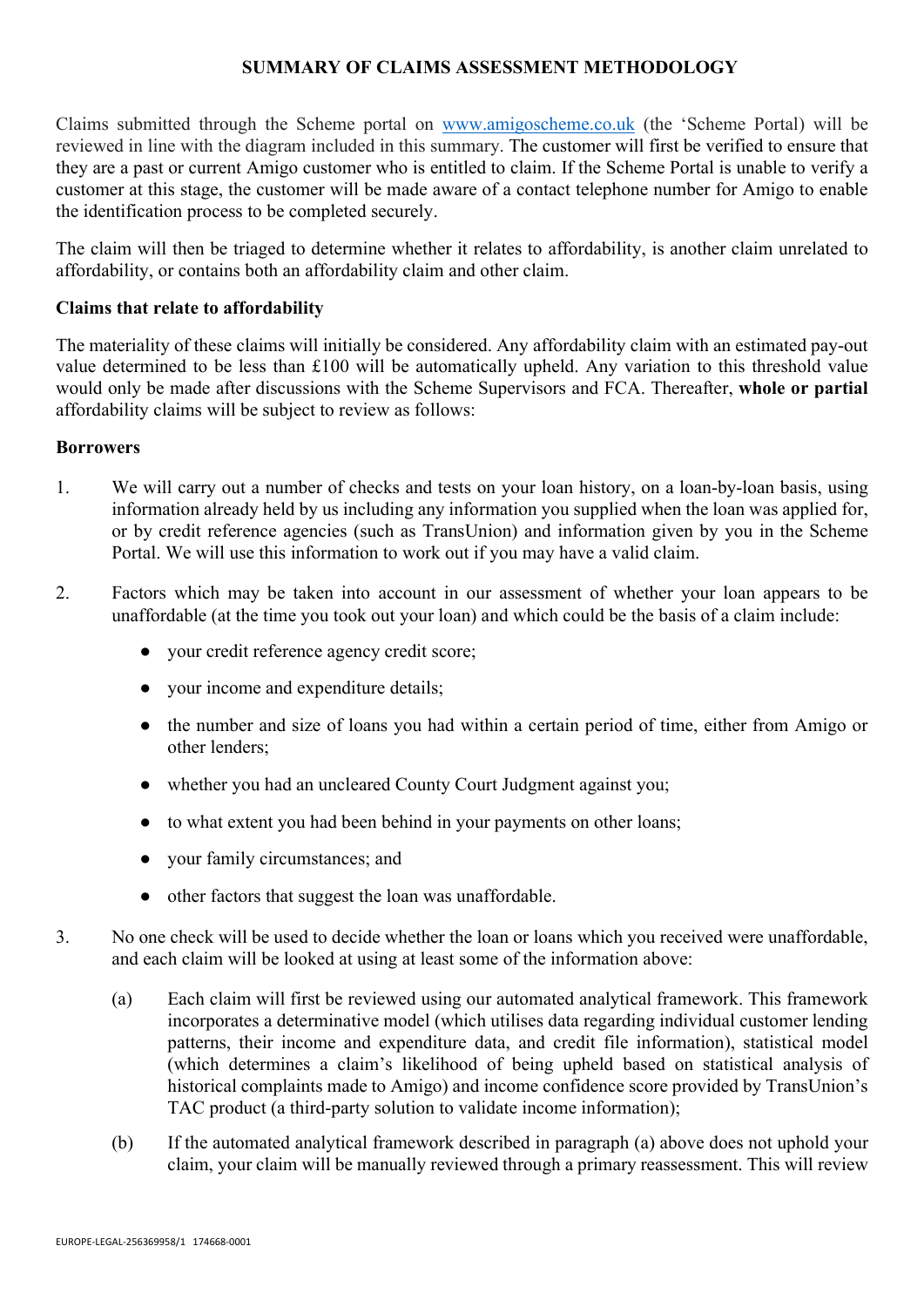the initial lending decision using your income and expenditure information. If this initial manual review does not uphold your claim;

- (c) If the initial manual review described at paragraph (b) above does not uphold your claim, your claim will be subject to a secondary assessment involving a broad manual review of all the relevant information now available to Amigo.
- 4. If these checks show that a loan should not have been made to you, we will let you know the value of your claim. We will work this out by taking the amount you paid above the principal value of your loan that you have received and add 8% compensatory interest to this from the point at which your principal was fully repaid. The value of your claim will also take into account whether or not you are eligible to receive a payment out of the bank account provided for under the Escrow Agreement.

## **Guarantors**

- 5. If you are making a claim because you consider the borrower could not afford the loan then we will assess the affordability of the loan to the borrower, as above.
- 6. If you are making a claim because you consider you could not afford to make repayments as guarantor, then we will apply the factors above to your circumstances to decide whether we consider you could not afford to be a guarantor.
- 7. In either case, if we agree that you should not have been accepted as a guarantor, we will let you know the value of your claim. This will be the value of all payments you have made under the guarantee, plus 8% compensatory interest. The value of your claim will also take into account whether or not you are eligible to receive a payment out of the bank account provided for under the Escrow Agreement.

# Other claims which are unrelated to affordability

A detailed manual review and investigation of your Claim will be carried out. If your Claim is upheld, appropriate compensation will be calculated and we will inform you of the value of your claim.